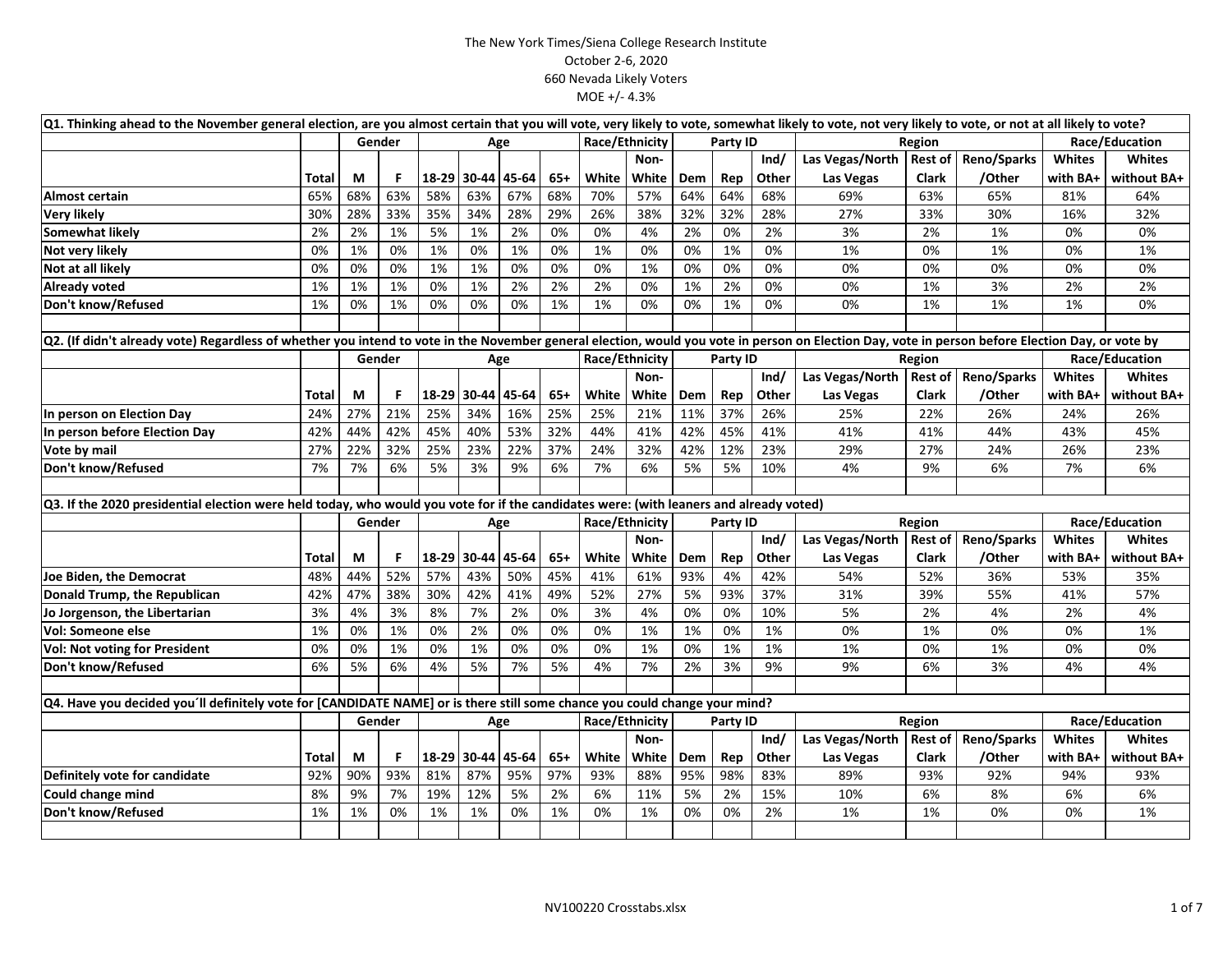|                                                                                                                                                                                             | Q5. Do you approve or disapprove of the way Donald Trump is handling his job as president? Is that strongly or somewhat?<br>Race/Ethnicity<br>Race/Education<br>Gender<br>Age |     |        |       |             |       |       |                |       |     |          |       |                 |                |                    |                |                |  |
|---------------------------------------------------------------------------------------------------------------------------------------------------------------------------------------------|-------------------------------------------------------------------------------------------------------------------------------------------------------------------------------|-----|--------|-------|-------------|-------|-------|----------------|-------|-----|----------|-------|-----------------|----------------|--------------------|----------------|----------------|--|
|                                                                                                                                                                                             |                                                                                                                                                                               |     |        |       |             |       |       |                |       |     | Party ID |       |                 | Region         |                    |                |                |  |
|                                                                                                                                                                                             |                                                                                                                                                                               |     |        |       |             |       |       |                | Non-  |     |          | Ind/  | Las Vegas/North | <b>Rest of</b> | Reno/Sparks        | <b>Whites</b>  | <b>Whites</b>  |  |
|                                                                                                                                                                                             | Total                                                                                                                                                                         | M   | F.     | 18-29 | 30-44       | 45-64 | $65+$ | White          | White | Dem | Rep      | Other | Las Vegas       | <b>Clark</b>   | /Other             | with BA+       | without BA+    |  |
| <b>Strongly approve</b>                                                                                                                                                                     | 37%                                                                                                                                                                           | 41% | 34%    | 20%   | 38%         | 36%   | 48%   | 47%            | 22%   | 4%  | 86%      | 28%   | 29%             | 33%            | 51%                | 36%            | 53%            |  |
| Somewhat approve                                                                                                                                                                            | 9%                                                                                                                                                                            | 10% | 8%     | 14%   | 11%         | 8%    | 4%    | 9%             | 9%    | 4%  | 7%       | 15%   | 8%              | 10%            | 7%                 | 11%            | 7%             |  |
| Somewhat disapprove                                                                                                                                                                         | 6%                                                                                                                                                                            | 5%  | 6%     | 16%   | 5%          | 4%    | 2%    | 4%             | 8%    | 7%  | 2%       | 7%    | 6%              | 6%             | 5%                 | 3%             | 4%             |  |
| <b>Strongly disapprove</b>                                                                                                                                                                  | 45%                                                                                                                                                                           | 41% | 49%    | 47%   | 42%         | 49%   | 44%   | 40%            | 55%   | 82% | 3%       | 46%   | 51%             | 48%            | 36%                | 50%            | 34%            |  |
| Don't know/Refused                                                                                                                                                                          | 4%                                                                                                                                                                            | 3%  | 3%     | 3%    | 4%          | 3%    | 1%    | 1%             | 5%    | 3%  | 2%       | 4%    | 6%              | 4%             | 2%                 | 0%             | 2%             |  |
|                                                                                                                                                                                             |                                                                                                                                                                               |     |        |       |             |       |       |                |       |     |          |       |                 |                |                    |                |                |  |
| [Q6-Q9 ROTATED] Q6. I'm going to read a few names of people or organizations in public life and I'd like you to tell me whether you have a very favorable, somewhat favorable, somewhat     |                                                                                                                                                                               |     |        |       |             |       |       |                |       |     |          |       |                 |                |                    |                |                |  |
| unfavorable or very unfavorable impression of each? - Donald Trump                                                                                                                          |                                                                                                                                                                               |     |        |       |             |       |       |                |       |     |          |       |                 |                |                    |                |                |  |
|                                                                                                                                                                                             |                                                                                                                                                                               |     | Gender |       |             | Age   |       | Race/Ethnicity |       |     | Party ID |       |                 | Region         |                    | Race/Education |                |  |
|                                                                                                                                                                                             |                                                                                                                                                                               |     |        |       |             |       |       |                | Non-  |     |          | Ind/  | Las Vegas/North | <b>Rest of</b> | Reno/Sparks        | <b>Whites</b>  | <b>Whites</b>  |  |
|                                                                                                                                                                                             | <b>Total</b>                                                                                                                                                                  | M   | F.     | 18-29 | 30-44 45-64 |       | $65+$ | White          | White | Dem | Rep      | Other | Las Vegas       | <b>Clark</b>   | /Other             | with BA+       | without BA+    |  |
| Very favorable                                                                                                                                                                              | 34%                                                                                                                                                                           | 38% | 32%    | 13%   | 34%         | 35%   | 47%   | 44%            | 19%   | 4%  | 80%      | 26%   | 26%             | 32%            | 45%                | 33%            | 50%            |  |
| Somewhat favorable                                                                                                                                                                          | 10%                                                                                                                                                                           | 14% | 7%     | 20%   | 14%         | 9%    | 5%    | 11%            | 9%    | 1%  | 12%      | 18%   | 12%             | 8%             | 12%                | 12%            | 11%            |  |
| Somewhat unfavorable                                                                                                                                                                        | 7%                                                                                                                                                                            | 6%  | 8%     | 15%   | 9%          | 6%    | 3%    | 4%             | 11%   | 9%  | 3%       | 8%    | 8%              | 6%             | 7%                 | 5%             | 4%             |  |
| Very unfavorable                                                                                                                                                                            | 45%                                                                                                                                                                           | 40% | 49%    | 51%   | 41%         | 49%   | 43%   | 39%            | 56%   | 83% | 3%       | 44%   | 50%             | 47%            | 36%                | 50%            | 33%            |  |
| Don't know/Refused                                                                                                                                                                          | 4%                                                                                                                                                                            | 3%  | 3%     | 1%    | 3%          | 2%    | 3%    | 2%             | 5%    | 2%  | 2%       | 3%    | 3%              | 6%             | 1%                 | 1%             | 1%             |  |
|                                                                                                                                                                                             |                                                                                                                                                                               |     |        |       |             |       |       |                |       |     |          |       |                 |                |                    |                |                |  |
| Q7. I'm going to read a few names of people or organizations in public life and I'd like you to tell me whether you have a very favorable, somewhat favorable, somewhat unfavorable or very |                                                                                                                                                                               |     |        |       |             |       |       |                |       |     |          |       |                 |                |                    |                |                |  |
| unfavorable impression of each? - Joe Biden                                                                                                                                                 |                                                                                                                                                                               |     |        |       |             |       |       |                |       |     |          |       |                 |                |                    |                |                |  |
|                                                                                                                                                                                             |                                                                                                                                                                               |     | Gender |       |             | Age   |       | Race/Ethnicity |       |     | Party ID |       |                 | Region         |                    |                | Race/Education |  |
|                                                                                                                                                                                             |                                                                                                                                                                               |     |        |       |             |       |       |                | Non-  |     |          | Ind/  | Las Vegas/North | <b>Rest of</b> | <b>Reno/Sparks</b> | <b>Whites</b>  | <b>Whites</b>  |  |
|                                                                                                                                                                                             | Total                                                                                                                                                                         | M   | F.     | 18-29 | 30-44 45-64 |       | 65+   | White          | White | Dem | Rep      | Other | Las Vegas       | <b>Clark</b>   | /Other             | with BA+       | without BA+    |  |
| Very favorable                                                                                                                                                                              | 32%                                                                                                                                                                           | 28% | 36%    | 22%   | 21%         | 38%   | 40%   | 29%            | 38%   | 65% | 2%       | 26%   | 33%             | 36%            | 26%                | 35%            | 26%            |  |
| Somewhat favorable                                                                                                                                                                          | 19%                                                                                                                                                                           | 21% | 17%    | 34%   | 25%         | 18%   | 9%    | 15%            | 27%   | 25% | 4%       | 26%   | 25%             | 21%            | 12%                | 21%            | 11%            |  |
| Somewhat unfavorable                                                                                                                                                                        | 10%                                                                                                                                                                           | 10% | 10%    | 20%   | 13%         | 9%    | 4%    | 11%            | 8%    | 5%  | 12%      | 13%   | 10%             | 6%             | 16%                | 14%            | 10%            |  |
| Very unfavorable                                                                                                                                                                            | 36%                                                                                                                                                                           | 39% | 34%    | 24%   | 39%         | 33%   | 45%   | 44%            | 23%   | 4%  | 79%      | 32%   | 29%             | 34%            | 45%                | 29%            | 53%            |  |
| Don't know/Refused                                                                                                                                                                          | 3%                                                                                                                                                                            | 2%  | 3%     | 0%    | 2%          | 3%    | 2%    | 1%             | 4%    | 1%  | 2%       | 3%    | 3%              | 4%             | 1%                 | 1%             | 0%             |  |
|                                                                                                                                                                                             |                                                                                                                                                                               |     |        |       |             |       |       |                |       |     |          |       |                 |                |                    |                |                |  |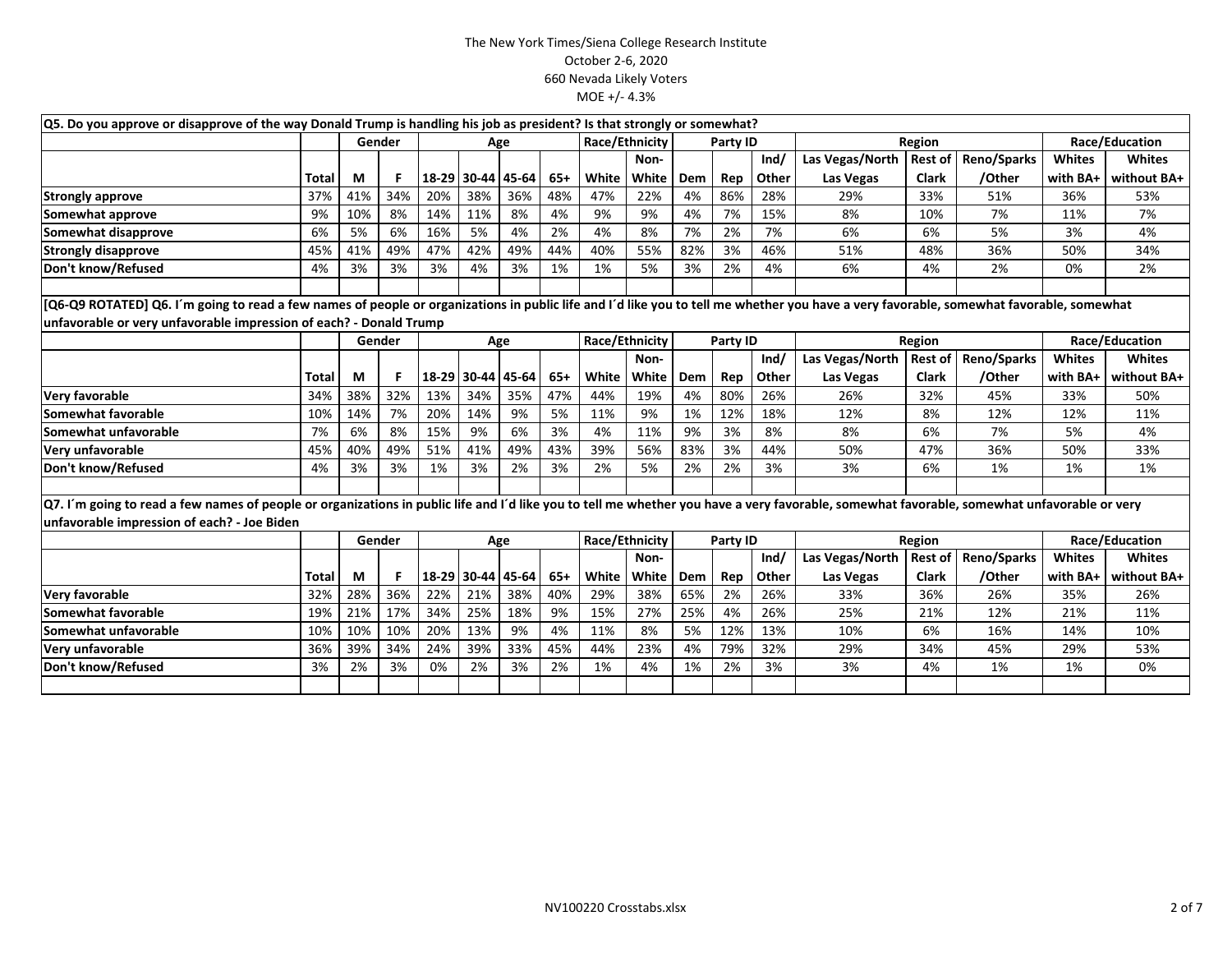| Q8. I'm going to read a few names of people or organizations in public life and I'd like you to tell me whether you have a very favorable, somewhat favorable, somewhat unfavorable or very |              |     |                                                                                                                                                                                             |       |                   |     |       |                |                |          |          |       |                 |                |                     |                |                |
|---------------------------------------------------------------------------------------------------------------------------------------------------------------------------------------------|--------------|-----|---------------------------------------------------------------------------------------------------------------------------------------------------------------------------------------------|-------|-------------------|-----|-------|----------------|----------------|----------|----------|-------|-----------------|----------------|---------------------|----------------|----------------|
| unfavorable impression of each? - Kamala Harris                                                                                                                                             |              |     | <b>Gender</b>                                                                                                                                                                               |       | Age               |     |       | Race/Ethnicity |                |          | Party ID |       |                 | Region         |                     |                | Race/Education |
|                                                                                                                                                                                             |              |     |                                                                                                                                                                                             |       |                   |     |       |                | Non-           |          |          | Ind/  | Las Vegas/North | <b>Rest of</b> | <b>Reno/Sparks</b>  | <b>Whites</b>  | <b>Whites</b>  |
|                                                                                                                                                                                             | Total        | M   | F                                                                                                                                                                                           | 18-29 | 30-44 45-64       |     | $65+$ | White          | White          | Dem      | Rep      | Other | Las Vegas       | <b>Clark</b>   | /Other              | with BA+       | without BA+    |
| <b>Very favorable</b>                                                                                                                                                                       | 29%          | 24% | 34%                                                                                                                                                                                         | 13%   | 25%               | 34% | 37%   | 27%            | 33%            | 62%      | 2%       | 20%   | 26%             | 32%            | 27%                 | 35%            | 22%            |
| Somewhat favorable                                                                                                                                                                          | 19%          | 20% | 18%                                                                                                                                                                                         | 32%   | 23%               | 18% | 9%    | 15%            | 26%            | 22%      | 6%       | 27%   | 30%             | 17%            | 12%                 | 17%            | 13%            |
| <b>Somewhat unfavorable</b>                                                                                                                                                                 | 9%           | 9%  | 9%                                                                                                                                                                                          | 19%   | 11%               | 8%  | 4%    | 11%            | 6%             | 6%       | 12%      | 9%    | 8%              | 10%            | 9%                  | 10%            | 11%            |
| Very unfavorable                                                                                                                                                                            | 34%          | 40% | 28%                                                                                                                                                                                         | 17%   | 32%               | 34% | 44%   | 42%            | 21%            | 6%       | 72%      | 31%   | 26%             | 31%            | 45%                 | 31%            | 48%            |
| Don't know/Refused                                                                                                                                                                          | 9%           | 7%  | 11%                                                                                                                                                                                         | 18%   | 10%               | 6%  | 6%    | 6%             | 14%            | 4%       | 8%       | 13%   | 10%             | 11%            | 7%                  | 6%             | 5%             |
|                                                                                                                                                                                             |              |     |                                                                                                                                                                                             |       |                   |     |       |                |                |          |          |       |                 |                |                     |                |                |
|                                                                                                                                                                                             |              |     | Q9. I'm going to read a few names of people or organizations in public life and I'd like you to tell me whether you have a very favorable, somewhat favorable, somewhat unfavorable or very |       |                   |     |       |                |                |          |          |       |                 |                |                     |                |                |
| unfavorable impression of each? - Mike Pence                                                                                                                                                |              |     |                                                                                                                                                                                             |       |                   |     |       |                |                |          |          |       |                 |                |                     |                |                |
|                                                                                                                                                                                             |              |     | Gender                                                                                                                                                                                      |       | Age               |     |       |                | Race/Ethnicity | Party ID |          |       |                 | Region         |                     |                | Race/Education |
|                                                                                                                                                                                             |              |     |                                                                                                                                                                                             |       |                   |     |       |                | Non-           |          |          | Ind/  | Las Vegas/North | <b>Rest of</b> | Reno/Sparks         | Whites         | <b>Whites</b>  |
|                                                                                                                                                                                             | Total        | M   | F.                                                                                                                                                                                          | 18-29 | 30-44 45-64       |     | $65+$ | White          | White          | Dem      | Rep      | Other | Las Vegas       | Clark          | /Other              | with BA+       | without BA+    |
| Very favorable                                                                                                                                                                              | 35%          | 39% | 31%                                                                                                                                                                                         | 17%   | 34%               | 35% | 44%   | 43%            | 21%            | 6%       | 80%      | 25%   | 28%             | 33%            | 43%                 | 33%            | 49%            |
| Somewhat favorable                                                                                                                                                                          | 12%          | 14% | 10%                                                                                                                                                                                         | 16%   | 13%               | 11% | 10%   | 12%            | 11%            | 6%       | 11%      | 18%   | 16%             | 8%             | 13%                 | 13%            | 12%            |
| Somewhat unfavorable                                                                                                                                                                        | 12%          | 11% | 13%                                                                                                                                                                                         | 20%   | 17%               | 10% | 6%    | 11%            | 15%            | 17%      | 3%       | 14%   | 13%             | 12%            | 11%                 | 13%            | 9%             |
| Very unfavorable                                                                                                                                                                            | 35%          | 31% | 38%                                                                                                                                                                                         | 37%   | 30%               | 38% | 35%   | 29%            | 44%            | 66%      | 2%       | 33%   | 36%             | 37%            | 30%                 | 36%            | 26%            |
| Don't know/Refused                                                                                                                                                                          | 7%           | 5%  | 8%                                                                                                                                                                                          | 9%    | 7%                | 6%  | 4%    | 4%             | 9%             | 5%       | 4%       | 10%   | 8%              | 9%             | 3%                  | 4%             | 4%             |
|                                                                                                                                                                                             |              |     |                                                                                                                                                                                             |       |                   |     |       |                |                |          |          |       |                 |                |                     |                |                |
| [Q10-Q15 ROTATED] Q10. Regardless of how you might vote, tell me whether you trust Joe Biden or Donald Trump to do a better job on each of the following issues: The coronavirus pandemic   |              |     |                                                                                                                                                                                             |       |                   |     |       |                |                |          |          |       |                 |                |                     |                |                |
|                                                                                                                                                                                             |              |     | Gender                                                                                                                                                                                      |       | Age               |     |       | Race/Ethnicity |                |          | Party ID |       |                 | Region         |                     | Race/Education |                |
|                                                                                                                                                                                             |              |     |                                                                                                                                                                                             |       |                   |     |       |                | Non-           |          |          | Ind/  | Las Vegas/North |                | Rest of Reno/Sparks | Whites         | <b>Whites</b>  |
|                                                                                                                                                                                             | <b>Total</b> | M   | F.                                                                                                                                                                                          | 18-29 | 30-44 45-64       |     | $65+$ | White          | White          | Dem      | Rep      | Other | Las Vegas       | <b>Clark</b>   | /Other              | with BA+       | without BA+    |
| <b>Joe Biden</b>                                                                                                                                                                            | 52%          | 48% | 57%                                                                                                                                                                                         | 66%   | 51%               | 52% | 49%   | 43%            | 68%            | 94%      | 5%       | 53%   | 60%             | 55%            | 42%                 | 56%            | 37%            |
| <b>Donald Trump</b>                                                                                                                                                                         | 42%          | 47% | 38%                                                                                                                                                                                         | 32%   | 43%               | 42% | 49%   | 52%            | 27%            | 5%       | 91%      | 40%   | 34%             | 39%            | 54%                 | 39%            | 59%            |
| Don't know/Refused                                                                                                                                                                          | 5%           | 5%  | 5%                                                                                                                                                                                          | 2%    | 6%                | 6%  | 2%    | 5%             | 4%             | 1%       | 4%       | 8%    | 6%              | 6%             | 4%                  | 5%             | 4%             |
|                                                                                                                                                                                             |              |     |                                                                                                                                                                                             |       |                   |     |       |                |                |          |          |       |                 |                |                     |                |                |
| Q11. Regardless of how you might vote, tell me whether you trust Joe Biden or Donald Trump to do a better job on each of the following issues: The economy                                  |              |     |                                                                                                                                                                                             |       |                   |     |       |                |                |          |          |       |                 |                |                     |                |                |
|                                                                                                                                                                                             |              |     | Gender                                                                                                                                                                                      |       | Age               |     |       | Race/Ethnicity |                |          | Party ID |       |                 | Region         |                     |                | Race/Education |
|                                                                                                                                                                                             |              |     |                                                                                                                                                                                             |       |                   |     |       |                | Non-           |          |          | Ind/  | Las Vegas/North | <b>Rest of</b> | Reno/Sparks         | <b>Whites</b>  | <b>Whites</b>  |
|                                                                                                                                                                                             | <b>Total</b> | M   | F.                                                                                                                                                                                          |       | 18-29 30-44 45-64 |     | $65+$ | White          | White          | Dem      | Rep      | Other | Las Vegas       | <b>Clark</b>   | /Other              | with BA+       | without BA+    |
| Joe Biden                                                                                                                                                                                   | 46%          | 43% | 49%                                                                                                                                                                                         | 51%   | 41%               | 49% | 45%   | 39%            | 59%            | 90%      | 2%       | 42%   | 53%             | 49%            | 36%                 | 49%            | 35%            |
| <b>Donald Trump</b>                                                                                                                                                                         | 50%          | 54% | 47%                                                                                                                                                                                         | 45%   | 54%               | 49% | 53%   | 59%            | 37%            | 9%       | 97%      | 52%   | 41%             | 47%            | 62%                 | 50%            | 63%            |
| Don't know/Refused                                                                                                                                                                          | 4%           | 3%  | 4%                                                                                                                                                                                          | 4%    | 5%                | 2%  | 3%    | 2%             | 5%             | 1%       | 1%       | 6%    | 6%              | 4%             | 2%                  | 2%             | 2%             |
|                                                                                                                                                                                             |              |     |                                                                                                                                                                                             |       |                   |     |       |                |                |          |          |       |                 |                |                     |                |                |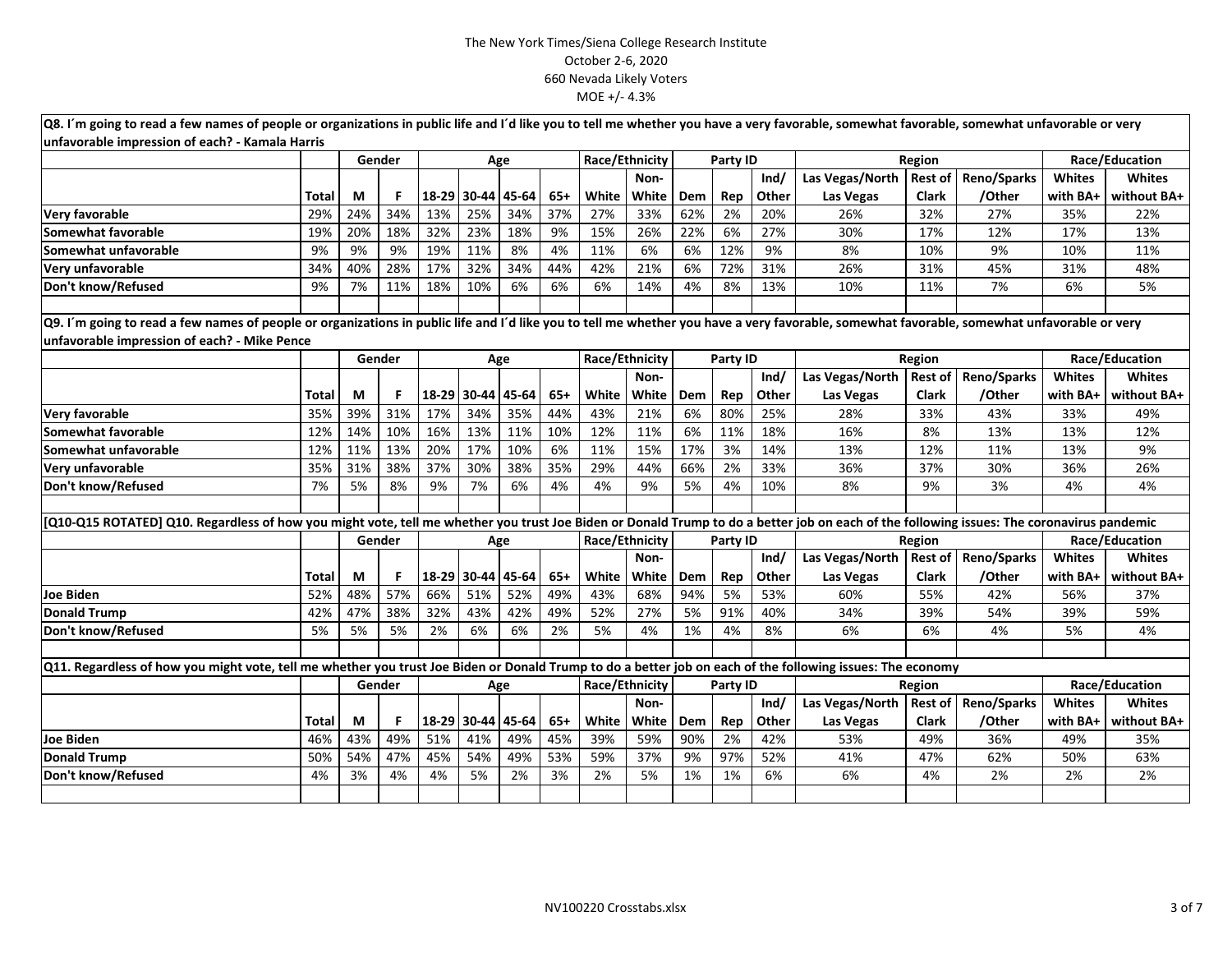| Q12. Regardless of how you might vote, tell me whether you trust Joe Biden or Donald Trump to do a better job on each of the following issues: Unifying America                               |       |     |        |     |                   |       |       |       |                |          |          |       |                 |                |                    |               |                |  |
|-----------------------------------------------------------------------------------------------------------------------------------------------------------------------------------------------|-------|-----|--------|-----|-------------------|-------|-------|-------|----------------|----------|----------|-------|-----------------|----------------|--------------------|---------------|----------------|--|
|                                                                                                                                                                                               |       |     | Gender |     | Age               |       |       |       | Race/Ethnicity |          | Party ID |       |                 | Region         |                    |               | Race/Education |  |
|                                                                                                                                                                                               |       |     |        |     |                   |       |       |       | Non-           |          |          | Ind/  | Las Vegas/North | <b>Rest of</b> | <b>Reno/Sparks</b> | <b>Whites</b> | <b>Whites</b>  |  |
|                                                                                                                                                                                               | Total | M   | F      |     | 18-29 30-44 45-64 |       | $65+$ | White | White          | Dem      | Rep      | Other | Las Vegas       | <b>Clark</b>   | /Other             | with BA+      | without BA+    |  |
| <b>Joe Biden</b>                                                                                                                                                                              | 52%   | 48% | 56%    | 67% | 49%               | 53%   | 48%   | 44%   | 66%            | 93%      | 7%       | 52%   | 60%             | 56%            | 40%                | 54%           | 40%            |  |
| <b>Donald Trump</b>                                                                                                                                                                           | 39%   | 43% | 36%    | 25% | 38%               | 39%   | 49%   | 48%   | 27%            | 5%       | 88%      | 33%   | 31%             | 37%            | 49%                | 35%           | 54%            |  |
| Don't know/Refused                                                                                                                                                                            | 8%    | 8%  | 7%     | 8%  | 13%               | 8%    | 3%    | 8%    | 7%             | 3%       | 5%       | 14%   | 9%              | 7%             | 10%                | 11%           | 6%             |  |
|                                                                                                                                                                                               |       |     |        |     |                   |       |       |       |                |          |          |       |                 |                |                    |               |                |  |
| Q13. Regardless of how you might vote, tell me whether you trust Joe Biden or Donald Trump to do a better job on each of the following issues: Maintaining law and order                      |       |     |        |     |                   |       |       |       |                |          |          |       |                 |                |                    |               |                |  |
|                                                                                                                                                                                               |       |     | Gender |     | Age               |       |       |       | Race/Ethnicity |          | Party ID |       |                 | Region         |                    |               | Race/Education |  |
|                                                                                                                                                                                               |       |     |        |     |                   |       |       |       | Non-           |          |          | Ind/  | Las Vegas/North | <b>Rest of</b> | Reno/Sparks        | <b>Whites</b> | <b>Whites</b>  |  |
|                                                                                                                                                                                               | Total | M   | F      |     | 18-29 30-44 45-64 |       | $65+$ | White | White          | Dem      | Rep      | Other | Las Vegas       | <b>Clark</b>   | /Other             | with BA+      | without BA+    |  |
| Joe Biden                                                                                                                                                                                     | 49%   | 44% | 54%    | 53% | 46%               | 52%   | 48%   | 42%   | 62%            | 92%      | 4%       | 47%   | 57%             | 51%            | 40%                | 53%           | 36%            |  |
| Donald Trump                                                                                                                                                                                  | 47%   | 53% | 41%    | 45% | 47%               | 44%   | 51%   | 55%   | 34%            | 8%       | 94%      | 48%   | 35%             | 45%            | 59%                | 43%           | 62%            |  |
| Don't know/Refused                                                                                                                                                                            | 4%    | 2%  | 5%     | 2%  | 6%                | 4%    | 2%    | 3%    | 4%             | 0%       | 2%       | 6%    | 7%              | 5%             | 1%                 | 4%            | 2%             |  |
|                                                                                                                                                                                               |       |     |        |     |                   |       |       |       |                |          |          |       |                 |                |                    |               |                |  |
| Q14. Regardless of how you might vote, tell me whether you trust Joe Biden or Donald Trump to do a better job on each of the following issues: Choosing a Supreme Court Justice               |       |     |        |     |                   |       |       |       |                |          |          |       |                 |                |                    |               |                |  |
|                                                                                                                                                                                               |       |     | Gender | Age |                   |       |       |       | Race/Ethnicity |          | Party ID |       |                 | Region         |                    |               | Race/Education |  |
|                                                                                                                                                                                               |       |     |        |     |                   |       |       |       | Non-           |          |          | Ind/  | Las Vegas/North | <b>Rest of</b> | <b>Reno/Sparks</b> | Whites        | <b>Whites</b>  |  |
|                                                                                                                                                                                               | Total | M   | F      |     | 18-29 30-44       | 45-64 | $65+$ | White | White          | Dem      | Rep      | Other | Las Vegas       | Clark          | /Other             | with BA+      | without BA+    |  |
| Joe Biden                                                                                                                                                                                     | 50%   | 44% | 56%    | 64% | 46%               | 51%   | 46%   | 41%   | 65%            | 92%      | 4%       | 49%   | 57%             | 53%            | 39%                | 54%           | 35%            |  |
| Donald Trump                                                                                                                                                                                  | 44%   | 49% | 40%    | 34% | 46%               | 44%   | 49%   | 55%   | 28%            | 6%       | 92%      | 43%   | 35%             | 40%            | 58%                | 45%           | 61%            |  |
| Don't know/Refused                                                                                                                                                                            | 6%    | 7%  | 4%     | 2%  | 8%                | 5%    | 5%    | 3%    | 8%             | 2%       | 4%       | 8%    | 8%              | 7%             | 4%                 | 2%            | 4%             |  |
|                                                                                                                                                                                               |       |     |        |     |                   |       |       |       |                |          |          |       |                 |                |                    |               |                |  |
| Q15. Regardless of how you might vote, tell me whether you trust Joe Biden or Donald Trump to do a better job on each of the following issues: Protecting people with pre-existing conditions |       |     |        |     |                   |       |       |       |                |          |          |       |                 |                |                    |               |                |  |
|                                                                                                                                                                                               |       |     | Gender |     |                   | Age   |       |       | Race/Ethnicity | Party ID |          |       | Region          | Race/Education |                    |               |                |  |
|                                                                                                                                                                                               |       |     |        |     |                   |       |       |       | Non-           |          |          | Ind/  | Las Vegas/North | <b>Rest of</b> | <b>Reno/Sparks</b> | Whites        | <b>Whites</b>  |  |
|                                                                                                                                                                                               | Total | М   | F      |     | 18-29 30-44 45-64 |       | $65+$ | White | White          | Dem      | Rep      | Other | Las Vegas       | <b>Clark</b>   | /Other             | with BA+      | without BA+    |  |
| Joe Biden                                                                                                                                                                                     | 54%   | 50% | 58%    | 71% | 52%               | 53%   | 49%   | 46%   | 68%            | 95%      | 5%       | 57%   | 62%             | 56%            | 44%                | 58%           | 41%            |  |
| <b>Donald Trump</b>                                                                                                                                                                           | 39%   | 42% | 37%    | 26% | 38%               | 40%   | 47%   | 48%   | 25%            | 5%       | 89%      | 31%   | 29%             | 37%            | 50%                | 35%           | 55%            |  |
| Don't know/Refused                                                                                                                                                                            | 7%    | 8%  | 6%     | 4%  | 10%               | 7%    | 4%    | 6%    | 7%             | 0%       | 6%       | 13%   | 9%              | 7%             | 6%                 | 7%            | 4%             |  |
|                                                                                                                                                                                               |       |     |        |     |                   |       |       |       |                |          |          |       |                 |                |                    |               |                |  |
| Q16. Do you support or oppose the nomination of Amy Coney Barrett for Supreme Court Justice?                                                                                                  |       |     |        |     |                   |       |       |       |                |          |          |       |                 |                |                    |               |                |  |
|                                                                                                                                                                                               |       |     | Gender |     |                   | Age   |       |       | Race/Ethnicity |          | Party ID |       |                 | Region         |                    |               | Race/Education |  |
|                                                                                                                                                                                               |       |     |        |     |                   |       |       |       | Non-           |          |          | Ind/  | Las Vegas/North | <b>Rest of</b> | Reno/Sparks        | <b>Whites</b> | <b>Whites</b>  |  |
|                                                                                                                                                                                               | Total | М   | F      |     | 18-29 30-44 45-64 |       | $65+$ | White | White          | Dem      | Rep      | Other | Las Vegas       | Clark          | /Other             | with BA+      | without BA+    |  |
| <b>Support</b>                                                                                                                                                                                | 43%   | 49% | 38%    | 32% | 46%               | 41%   | 48%   | 50%   | 33%            | 12%      | 84%      | 41%   | 38%             | 38%            | 55%                | 45%           | 52%            |  |
| Oppose                                                                                                                                                                                        | 37%   | 35% | 39%    | 35% | 34%               | 43%   | 36%   | 35%   | 44%            | 69%      | 4%       | 36%   | 38%             | 41%            | 31%                | 46%           | 29%            |  |
| Don't know/Refused                                                                                                                                                                            | 20%   | 16% | 22%    | 33% | 20%               | 16%   | 15%   | 15%   | 23%            | 19%      | 12%      | 23%   | 24%             | 21%            | 13%                | 10%           | 18%            |  |
|                                                                                                                                                                                               |       |     |        |     |                   |       |       |       |                |          |          |       |                 |                |                    |               |                |  |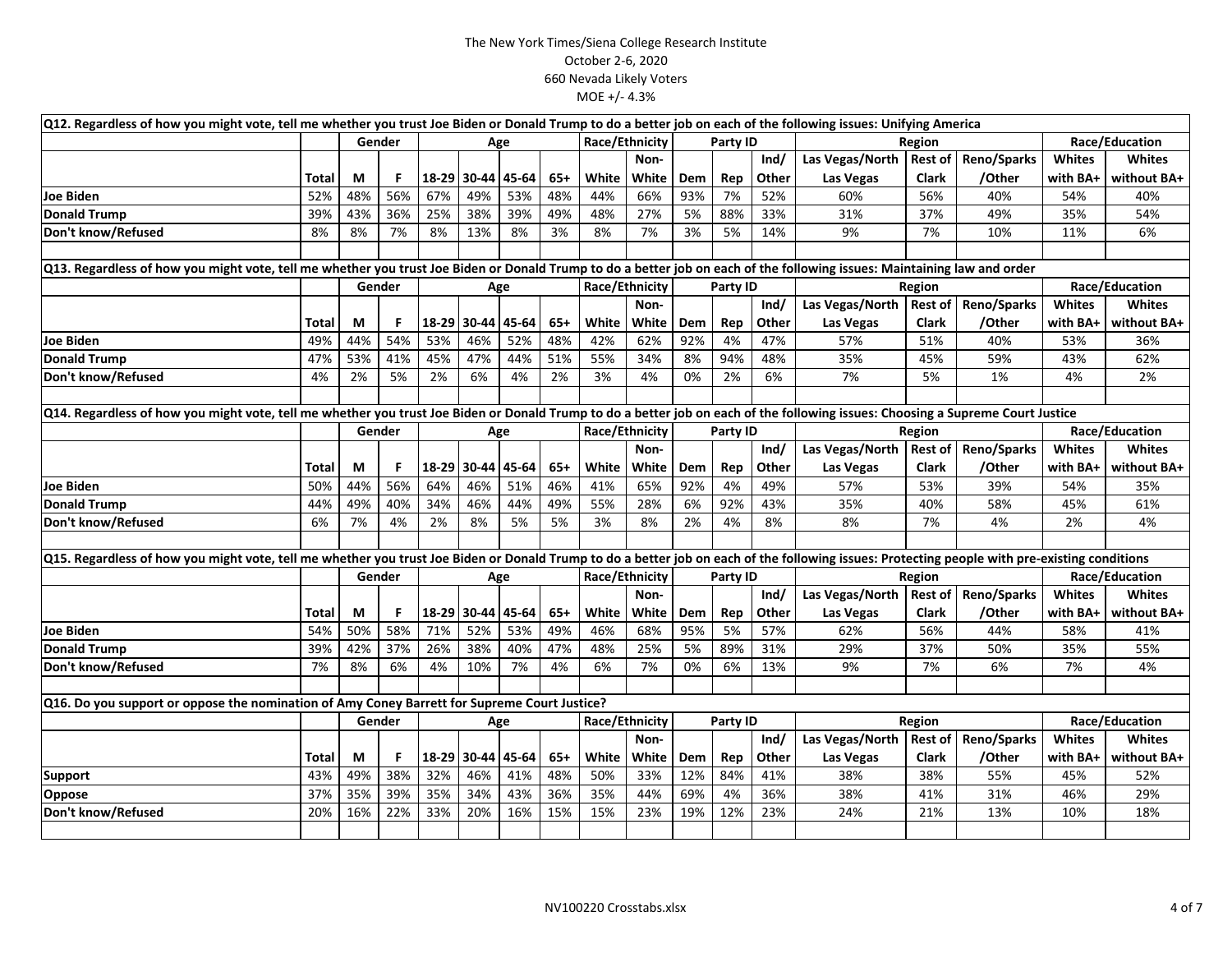| Q17. As you probably know, the President and the First Lady have tested positive for COVID-19. As you think about President Trump's ability to fulfill his duties over the next couple of weeks, which |              |          |           |              |                    |     |              |                |              |                  |            |              |                  |                |                    |                 |                    |
|--------------------------------------------------------------------------------------------------------------------------------------------------------------------------------------------------------|--------------|----------|-----------|--------------|--------------------|-----|--------------|----------------|--------------|------------------|------------|--------------|------------------|----------------|--------------------|-----------------|--------------------|
| of the following do you think is most likely: [CHOICES ROTATED]                                                                                                                                        |              |          |           |              |                    |     |              |                |              |                  |            |              |                  |                |                    |                 |                    |
|                                                                                                                                                                                                        |              |          | Gender    |              | Age                |     |              | Race/Ethnicity |              |                  | Party ID   |              |                  | Region         |                    | Race/Education  |                    |
|                                                                                                                                                                                                        |              |          |           |              |                    |     |              |                | Non-         |                  |            | Ind/         | Las Vegas/North  | <b>Rest of</b> | Reno/Sparks        | <b>Whites</b>   | <b>Whites</b>      |
|                                                                                                                                                                                                        | <b>Total</b> | M        | F.        | 18-29        | 30-44 45-64        |     | $65+$        | White          | White        | Dem              | Rep        | Other        | Las Vegas        | <b>Clark</b>   | /Other             | with BA+        | without BA+        |
| President Trump will be able to exercise his<br>duties while he recovers                                                                                                                               | 65%          | 71%      | 60%       | 59%          | 67%                | 65% | 69%          | 73%            | 53%          | 39%              | 93%        | 67%          | 60%              | 61%            | 74%                | 68%             | 75%                |
| President Trump will not be able to                                                                                                                                                                    |              |          |           |              |                    |     |              |                |              |                  |            |              |                  |                |                    |                 |                    |
| exercise his duties, and Vice President Mike                                                                                                                                                           | 26%          | 24%      | 28%       | 39%          | 28%                | 23% | 22%          | 20%            | 37%          | 45%              | 5%         | 27%          | 33%              | 26%            | 19%                | 24%             | 18%                |
| Pence will have to temporarily assume                                                                                                                                                                  |              |          |           |              |                    |     |              |                |              |                  |            |              |                  |                |                    |                 |                    |
| <b>Presidential responsibilities</b>                                                                                                                                                                   |              |          |           |              |                    |     |              |                |              |                  |            |              |                  |                |                    |                 |                    |
| Don't know/Refused                                                                                                                                                                                     | 9%           | 5%       | 12%       | 2%           | 5%                 | 13% | 9%           | 8%             | 10%          | 15%              | 2%         | 7%           | 7%               | 12%            | 7%                 | 8%              | 7%                 |
|                                                                                                                                                                                                        |              |          |           |              |                    |     |              |                |              |                  |            |              |                  |                |                    |                 |                    |
| Q18. Do you think President Trump took adequate precautions against getting COVID-19 or do you think he got COVID-19 because he didn't take adequate precautions?                                      |              |          |           |              |                    |     |              |                |              |                  |            |              |                  |                |                    |                 |                    |
|                                                                                                                                                                                                        |              |          | Gender    |              |                    | Age |              | Race/Ethnicity |              | Party ID         |            |              |                  | Region         |                    |                 | Race/Education     |
|                                                                                                                                                                                                        |              |          |           |              |                    |     |              |                | Non-         |                  |            | Ind/         | Las Vegas/North  | <b>Rest of</b> | <b>Reno/Sparks</b> | <b>Whites</b>   | <b>Whites</b>      |
|                                                                                                                                                                                                        | <b>Total</b> | М        | F.        | 18-29        | 30-44 45-64        |     | $65+$        | White          | White        | Dem              | Rep        | Other        | Las Vegas        | Clark          | /Other             | with BA+        | without BA+        |
| <b>President Trump took adequate</b>                                                                                                                                                                   | 32%          | 34%      | 30%       | 24%          | 35%                | 31% | 35%          | 39%            | 20%          | 5%               | 68%        | 27%          | 27%              | 29%            | 39%                | 29%             | 44%                |
| President Trump didn't take adequate<br>precautions                                                                                                                                                    | 62%          | 57%      | 66%       | 72%          | 61%                | 63% | 56%          | 55%            | 74%          | 94%              | 22%        | 65%          | 66%              | 64%            | 54%                | 67%             | 49%                |
| Don't know/Refused                                                                                                                                                                                     | 7%           | 9%       | 4%        | 4%           | 4%                 | 6%  | 9%           | 6%             | 6%           | 1%               | 9%         | 8%           | 7%               | 6%             | 7%                 | 5%              | 7%                 |
|                                                                                                                                                                                                        |              |          |           |              |                    |     |              |                |              |                  |            |              |                  |                |                    |                 |                    |
| Q19. Which do you think is more likely: [CHOICES ROTATED]                                                                                                                                              |              |          |           |              |                    |     |              |                |              |                  |            |              |                  |                |                    |                 |                    |
|                                                                                                                                                                                                        |              |          | Gender    |              | Age                |     |              | Race/Ethnicity |              | Party ID<br>Ind/ |            |              | Region           |                |                    |                 | Race/Education     |
|                                                                                                                                                                                                        |              |          |           |              |                    |     |              |                | Non-         |                  |            |              | Las Vegas/North  | <b>Rest of</b> | Reno/Sparks        | <b>Whites</b>   | <b>Whites</b>      |
| The President will recover quickly from the                                                                                                                                                            | Total<br>56% | М<br>59% | F.<br>54% | 18-29<br>54% | 30-44 45-64<br>61% | 53% | $65+$<br>59% | White<br>60%   | White<br>50% | Dem<br>36%       | Rep<br>84% | Other<br>53% | Las Vegas<br>51% | Clark<br>54%   | /Other<br>62%      | with BA+<br>55% | without BA+<br>63% |
| virus                                                                                                                                                                                                  |              |          |           |              |                    |     |              |                |              |                  |            |              |                  |                |                    |                 |                    |
| The President will take weeks to recover<br>from the virus                                                                                                                                             | 32%          | 31%      | 34%       | 43%          | 31%                | 33% | 30%          | 29%            | 41%          | 52%              | 10%        | 34%          | 38%              | 33%            | 26%                | 33%             | 27%                |
| Don't know/Refused                                                                                                                                                                                     | 12%          | 10%      | 12%       | 4%           | 8%                 | 15% | 11%          | 11%            | 10%          | 12%              | 6%         | 13%          | 11%              | 12%            | 12%                | 13%             | 9%                 |
|                                                                                                                                                                                                        |              |          |           |              |                    |     |              |                |              |                  |            |              |                  |                |                    |                 |                    |
| Q20. What comes closest to your view of how politicians should campaign during the coronavirus? [CHOICES ROTATED]                                                                                      |              |          |           |              |                    |     |              |                |              |                  |            |              |                  |                |                    |                 |                    |
|                                                                                                                                                                                                        |              |          | Gender    |              |                    | Age |              | Race/Ethnicity |              |                  | Party ID   |              |                  | Region         |                    |                 | Race/Education     |
|                                                                                                                                                                                                        |              |          |           |              |                    |     |              |                | Non-         |                  |            | Ind/         | Las Vegas/North  | <b>Rest of</b> | Reno/Sparks        | <b>Whites</b>   | <b>Whites</b>      |
|                                                                                                                                                                                                        | Total        | М        | F.        |              | 18-29 30-44 45-64  |     | $65+$        | White          | White        | Dem              | Rep        | Other        | Las Vegas        | <b>Clark</b>   | /Other             | with BA+        | without BA+        |
| They should campaign in-person in front of<br>large crowds                                                                                                                                             | 28%          | 33%      | 24%       | 16%          | 34%                | 28% | 29%          | 31%            | 22%          | 4%               | 57%        | 28%          | 20%              | 26%            | 38%                | 27%             | 33%                |
| They should only campaign in-person in<br>front of small, socially distanced groups                                                                                                                    | 58%          | 54%      | 64%       | 77%          | 53%                | 60% | 55%          | 54%            | 68%          | 90%              | 25%        | 58%          | 65%              | 61%            | 48%                | 61%             | 51%                |
| Don't know/Refused                                                                                                                                                                                     | 13%          | 14%      | 12%       | 7%           | 13%                | 12% | 16%          | 15%            | 9%           | 6%               | 17%        | 14%          | 14%              | 12%            | 14%                | 12%             | 16%                |
|                                                                                                                                                                                                        |              |          |           |              |                    |     |              |                |              |                  |            |              |                  |                |                    |                 |                    |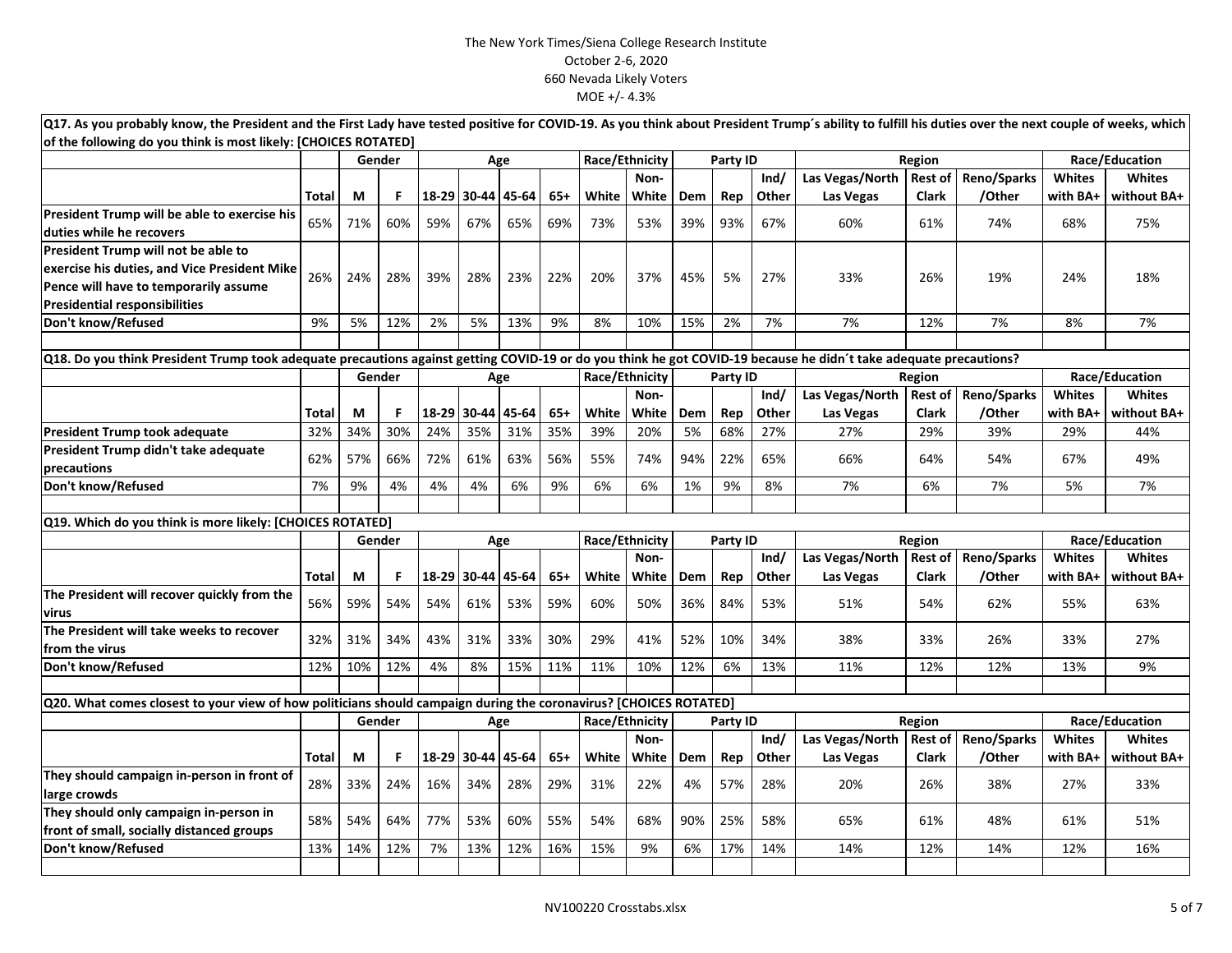| Q28. If the 2020 presidential election were held today, who do you think your [spouse/partner] would vote for if the candidates were: |              |     |        |     |                   |     |       |                |          |     |     |        |                 |                |                    |               |               |
|---------------------------------------------------------------------------------------------------------------------------------------|--------------|-----|--------|-----|-------------------|-----|-------|----------------|----------|-----|-----|--------|-----------------|----------------|--------------------|---------------|---------------|
|                                                                                                                                       |              |     | Gender | Age |                   |     |       | Race/Ethnicity | Party ID |     |     | Region | Race/Education  |                |                    |               |               |
|                                                                                                                                       |              |     |        |     |                   |     |       |                | Non-     |     |     | Ind/   | Las Vegas/North | <b>Rest of</b> | <b>Reno/Sparks</b> | <b>Whites</b> | <b>Whites</b> |
|                                                                                                                                       | <b>Total</b> |     |        |     | 18-29 30-44 45-64 |     | $65+$ | White          | White    | Dem | Rep | Other  | Las Vegas       | <b>Clark</b>   | /Other             | with BA+      | without BA+   |
| Joe Biden, the Democrat                                                                                                               | 42%          | 46% | 38%    | 46% | 42%               | 47% | 36%   | 35%            | 55%      | 83% | 4%  | 39%    | 45%             | 51%            | 30%                | 43%           | 31%           |
| Donald Trump, the Republican                                                                                                          | 45%          | 45% | 46%    | 22% | 45%               | 44% | 56%   | 54%            | 30%      | 8%  | 89% | 43%    | 40%             | 37%            | 60%                | 47%           | 58%           |
| Jo Jorgenson, the Libertarian                                                                                                         | 2%           | 2%  | 3%     | 13% | 2%                | 0%  | 0%    | 2%             | 3%       | 0%  | 1%  | 5%     | 1%              | 1%             | 4%                 | 1%            | 2%            |
| Vol: Someone else                                                                                                                     | 1%           | 0%  | 1%     | 0%  | 2%                | 0%  | 0%    | 1%             | 0%       | 2%  | 0%  | 0%     | 0%              | 1%             | 0%                 | 1%            | 1%            |
| <b>Vol: Not voting for President</b>                                                                                                  | 2%           | 1%  | 4%     | 0%  | 4%                | 3%  | 1%    | 2%             | 3%       | 2%  | 2%  | 2%     | 6%              | 1%             | 2%                 | 2%            | 2%            |
| Don't know/Refused                                                                                                                    | 7%           | 6%  | 8%     | 18% | 5%                | 6%  | 7%    | 6%             | 8%       | 5%  | 4%  | 10%    | 9%              | 9%             | 5%                 | 6%            | 6%            |